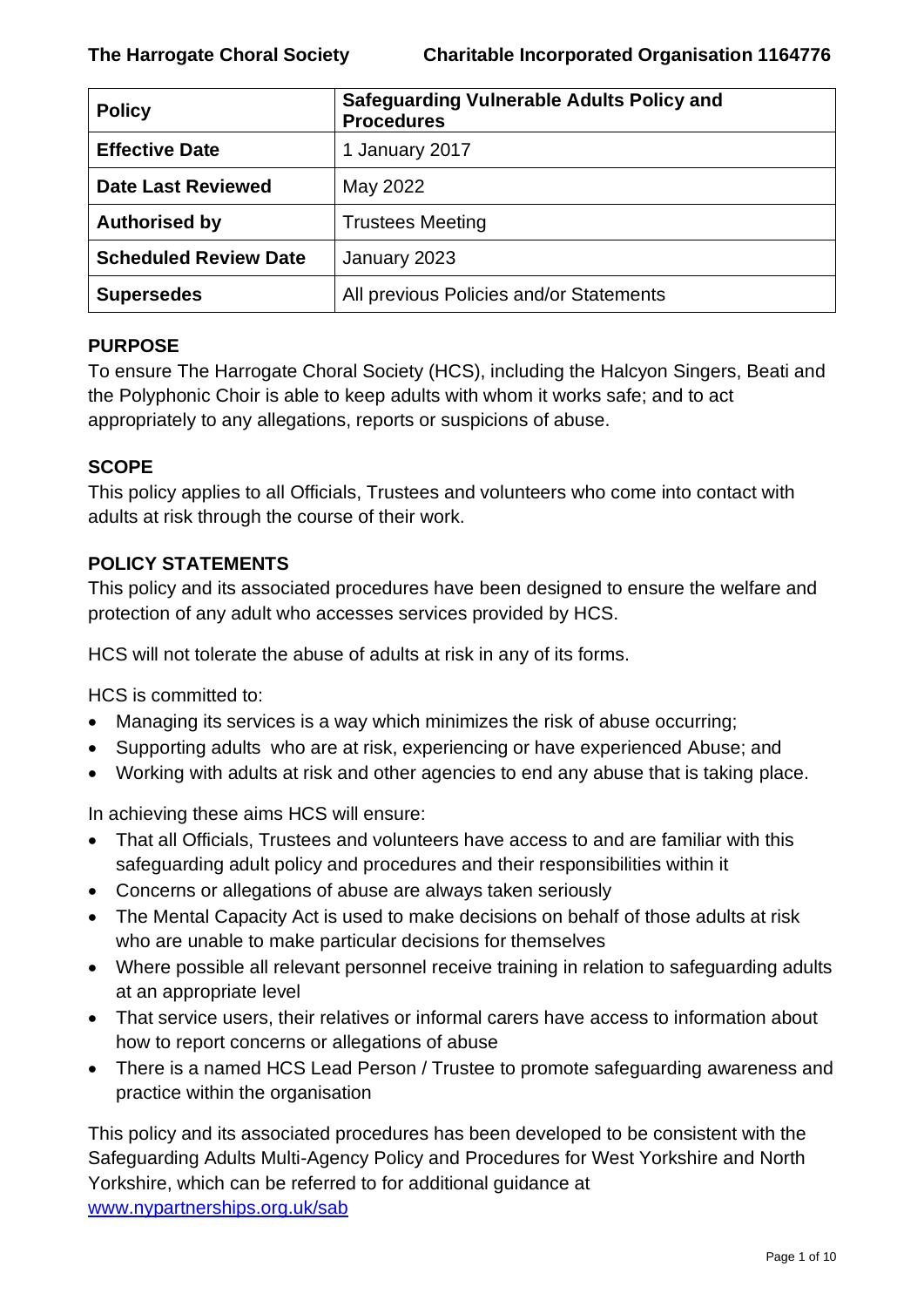## **POLICY DEFINITIONS**

#### **Who is an 'Adult at risk'?**

For the purposes of this policy, an adult at risk is an adult who is:

- Aged 18 years or more, and
- Has needs for care and support (whether or not these are currently being met),
- Is experiencing, or is at risk of, abuse or neglect, and
- As a result of those needs is unable to protect himself or herself against the abuse or neglect or the risk of it.

Such a definition includes adults with physical, sensory and mental impairments and learning disabilities, howsoever those impairments have arisen e.g. whether present from birth or due to advancing age, chronic illness or injury.

Also included are people with a mental illness, dementia or other memory impairments, people who misuse substances or alcohol.

The definition includes unpaid carers (family and friends who provide personal assistance and care to adults on an unpaid basis).

#### **What is abuse?**

Abuse can take many forms and the circumstances of the individual should always be considered. It may consist of a single act or repeated acts. The following are examples of issues that would be considered as a safeguarding concern.

- Abuse may be carried out deliberately or unknowingly.
- Abuse may be a single act or repeated acts.

People who behave abusively come from all backgrounds and walks of life. They may be doctors, nurses, social workers, advocates, staff members, volunteers or others in a position of trust. They may also be relatives, friends, neighbours or people who use the same services as the person experiencing abuse.

Physical abuse - includes hitting, slapping, pushing, kicking, and misuse of medication, unlawful or inappropriate restraint, or inappropriate physical sanctions.

Domestic abuse – is "an incident or pattern of incidents of controlling, coercive or threatening behaviour, violence or abuse by someone who is or has been an intimate partner or family member regardless of gender or sexuality" (Home Office, 2013). Domestic violence and abuse may include psychological, physical, sexual, financial, emotional abuse; as well as so called 'honour' based violence, forced marriage and female genital mutilation.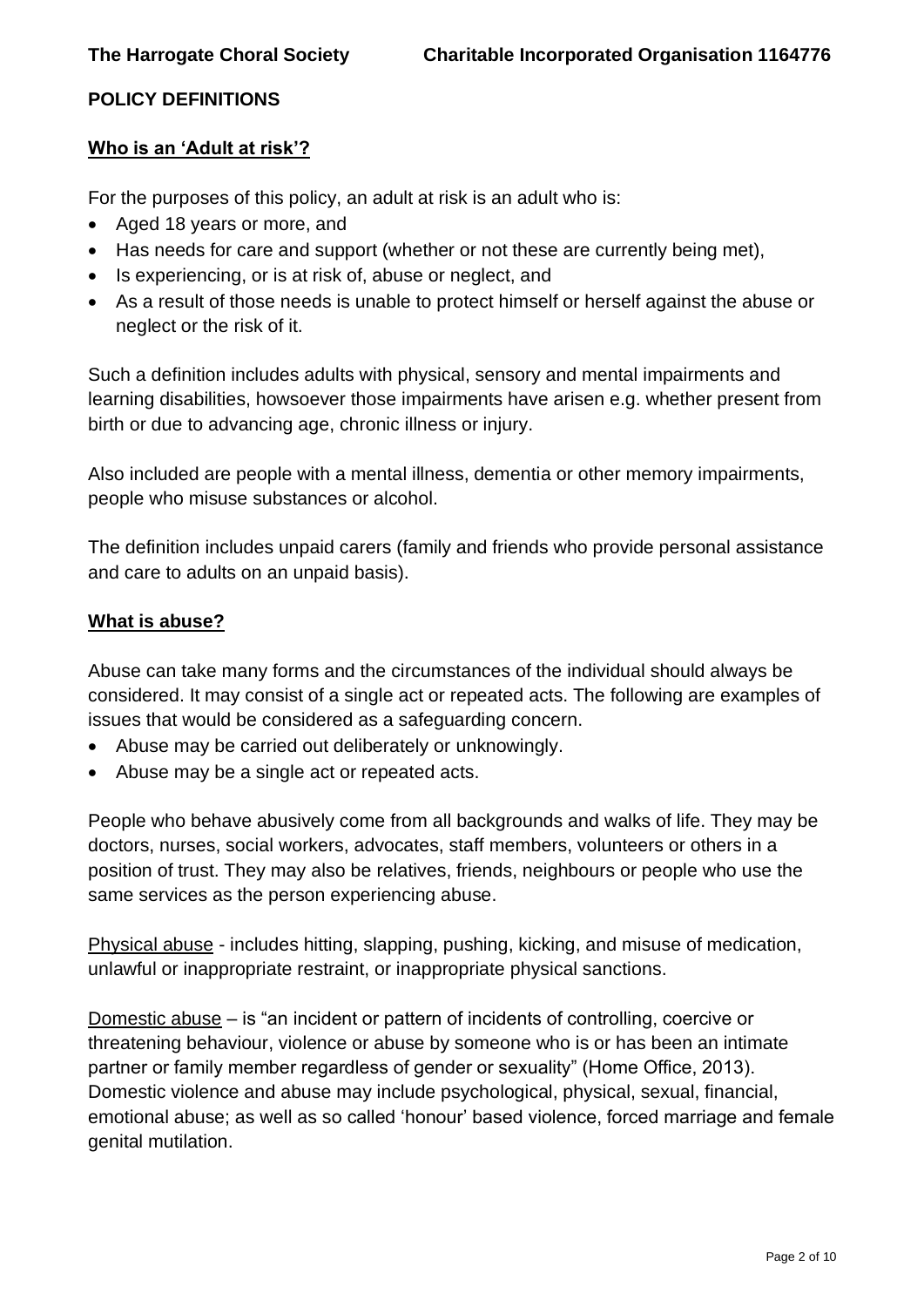Sexual abuse - includes rape and sexual assault or sexual acts to which the adult at risk has not consented, or could not consent or was pressured into consenting.

Psychological abuse - includes emotional abuse, threats of harm or abandonment, deprivation of contact, humiliation, blaming, controlling, intimidation, coercion, harassment, verbal abuse, cyber bullying, isolation or unreasonable and unjustified withdrawal from services or supportive networks.

Financial and material abuse – includes theft, fraud, exploitation, pressure in connection with wills, property or inheritance or financial transactions, or the misuse or misappropriation of property, possessions or benefits.

Modern slavery - includes human trafficking, forced labour and domestic servitude. Traffickers and slave masters use the means they have at their disposal to coerce deceive and force individuals into a life of abuse, servitude and inhuman treatment.

Neglect and acts of omission - includes ignoring medical or physical care needs, failure to provide access to appropriate health, social care or educational services, the withholding of the necessities of life, such as medication, adequate nutrition and heating.

Discriminatory abuse - includes abuse based on a person's race, sex, disability, faith, sexual orientation, or age; other forms of harassment, slurs or similar treatment or hate crime/hate incident.

Organisational abuse – includes neglect and poor practice within an institution or specific care setting such as a hospital or care home, for example, or in relation to care provided in one's own home. This may range from one off incidents to on-going ill-treatment. It can be through neglect or poor professional practice as a result of the structure, policies, processes and practices within an organisation.

Self-neglect - covers a wide range of behaviours, such as neglecting to care for one's personal hygiene, health or surroundings and includes behaviours such as hoarding.

A safeguarding response in relation to self-neglect may be appropriate where:

• A person is declining assistance in relation to their care and support needs, and the impact of their decision, has or is likely to have a substantial impact on their overall individual wellbeing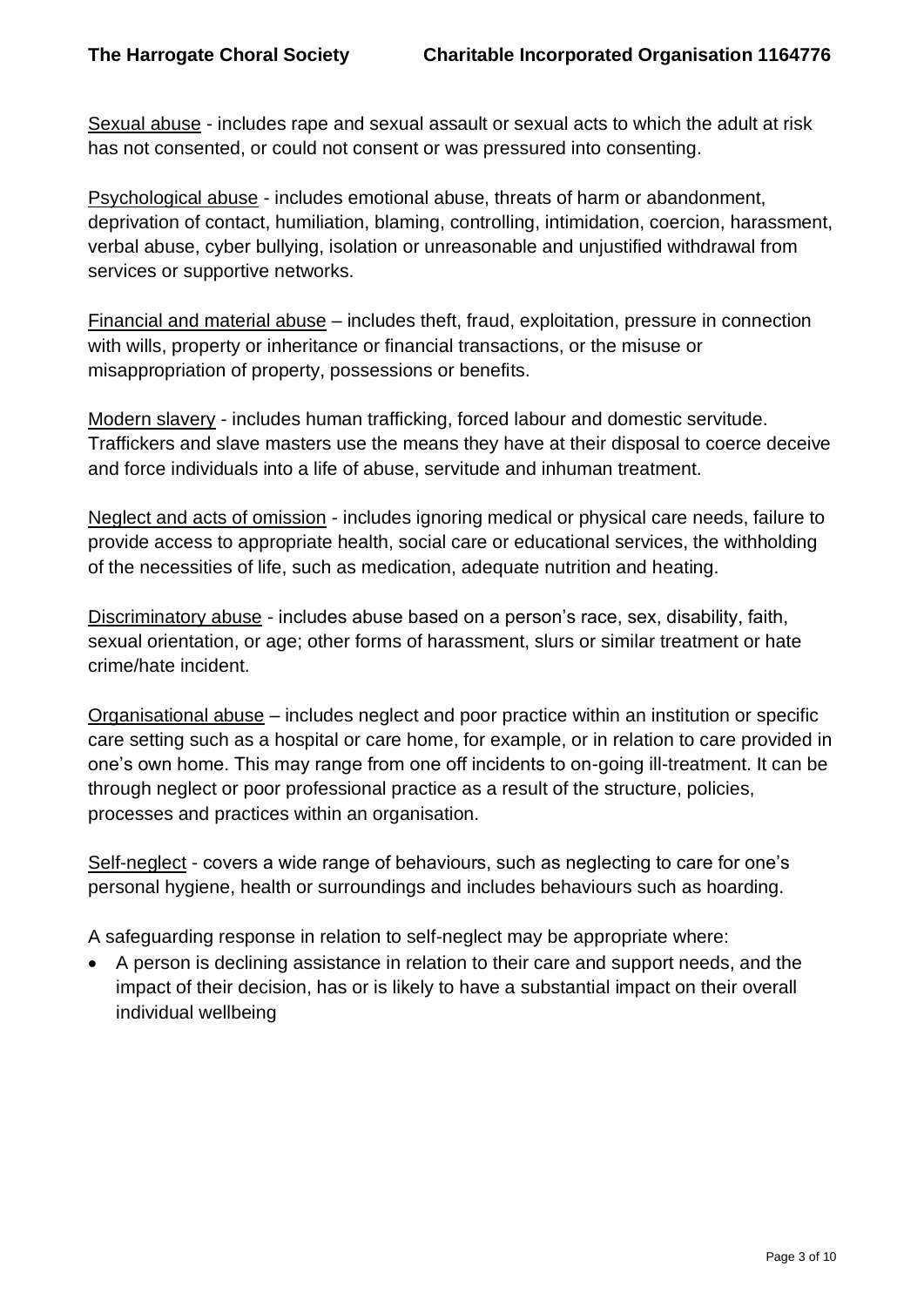## **KEY ROLES**

All members and Officials of HCS have a responsibility to act on concerns of possible abuse and must inform one of the HCS Trustees and the HCS Lead Person for Safeguarding if anyone there are any concerns and if they are in any doubt then they should speak with one of these people straight away.

The HCS Trustees jointly have the responsibility to decide, in conjunction with the Lead Person for Safeguarding, whether it is appropriate to raise a safeguarding concern with the local authority on behalf of their organisation or to respond to the concerns in an alternative manner.

The responsibilty also includes:

- Ensuring that immediate safety issues are addressed, other parties notified (NYCC Health and Adult Social Care; and the Police) and that HCS personnel are supported.
- Ensuring that they are kept informed when someone from HCS has raised a concern
- Establishing the desired outcomes of the adult at risk

The HCS Lead Person for safeguarding concerns within HCS is Kate Rogata

The Trustees, notably Kate Rogata, are responsible for ensuring this policy and procedure is reviewed and up to date and is responsible for ensuring all staff receives appropriate training and information to fulfil their roles.

## **PROCEDURES**

## **Responding to an allegation/concern of abuse or neglect:**

HCS recognises that it has a duty to act on reports, or suspicions of abuse or neglect. Anyone who has contact with adults at risk and hears disclosures or allegations or has concerns about potential abuse or neglect has a duty to pass them on appropriately.

#### **Responsibilities of all employees and volunteers**

If any Member or Official of HCS has reason to believe that abuse is or may be taking place they have a responsibility to act on this information. It does not matter what their role is, doing nothing is not an option.

#### **If a person discloses abuse to you directly, use the following principles to respond to them:**

- Assure them that you are taking the concerns seriously
- Do not be judgemental or jump to conclusions
- Listen carefully to what they are telling you, stay calm, get as clear a picture as you can.
- Use open ended questions
- Do not start to investigate or ask detailed or probing questions
- Explain that you have a duty to tell your manager or the designated officer
- Reassure the person that they will be involved in decisions about them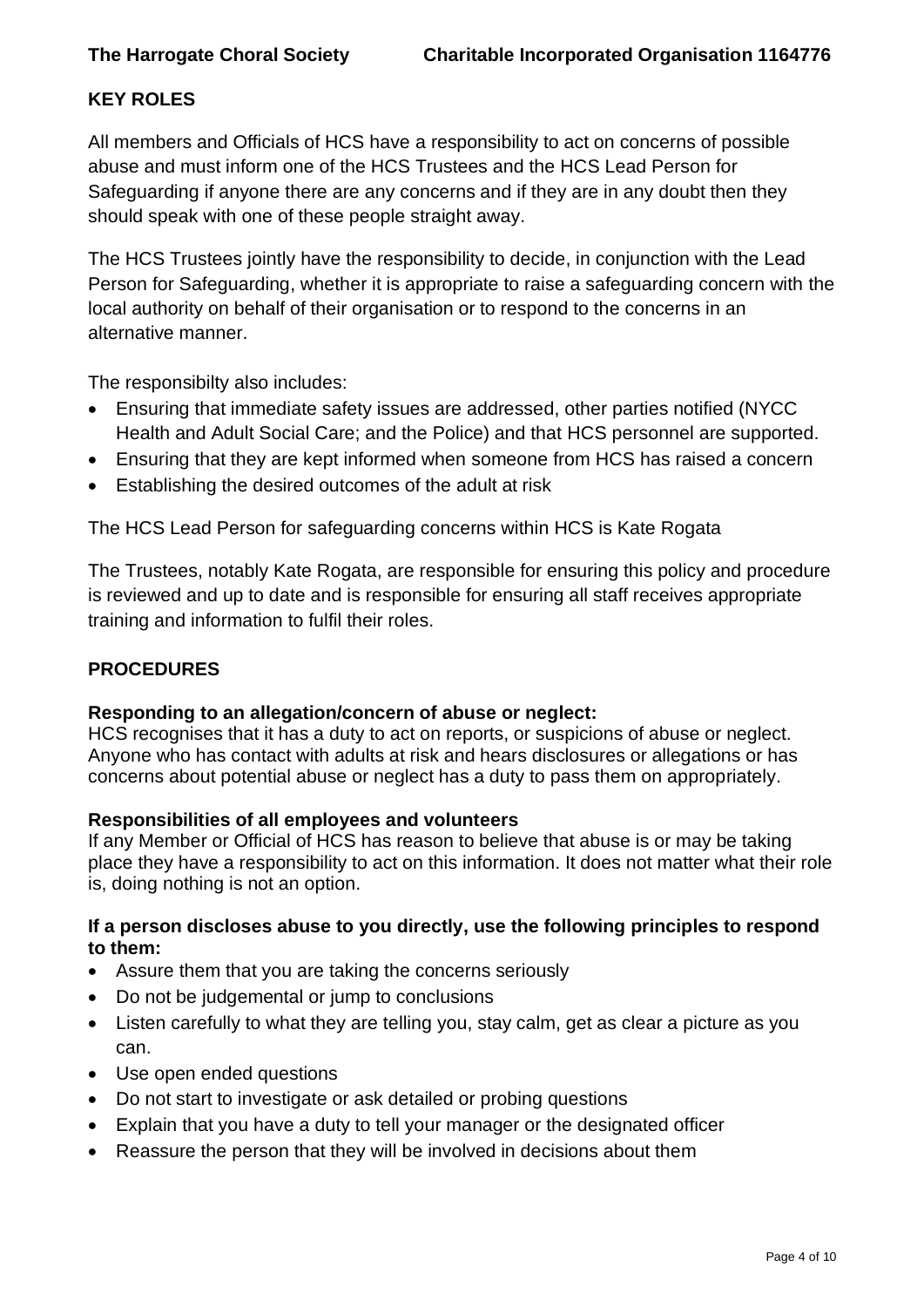#### **Your responsibilities are:**

- 1. To take action to keep the person safe if possible.
	- Is an urgent police presence required to keep someone safe call 999
	- Does the person need urgent medical assistance, do they need an ambulance call 999
- 2. If a crime has occurred, be aware of the need to preserve evidence.

3. Always inform the HCS Lead Person for Safeguarding. You cannot keep this information secret, even if the person asks you to.

4. Clearly record what you have witnessed or been told, record your responses and any actions taken.

#### **If consulting with the HCS Lead Person for Safeguarding will lead to an undue delay and thereby leave a person in a position of risk, you should 'Raise a Safeguarding Concern' yourself.**

#### **If you are informed or become aware of possible abuse or neglect**

Take action to ensure the immediate safety and welfare of the adult at risk (and any other person at risk)

Consider:

- Is urgent medical attention/ambulance required? (dial 999)
- Is an urgent police presence required? (dial 999)
- Does a crime need to be reported? (dial 101 unless there is an immediate risk, in which case dial 999)
- Be aware of the possible need to preserve forensic evidence
- Decide whether to raise a safeguarding concern, and if so, take action

Do this:

- Immediately where the concern is urgent and serious
- Within the same working day for any other concerns
- Document the incident and any actions or decisions taken
- Ensure key people are informed
- For example, CQC, relatives as appropriate, service commissioning teams
- Provide support for the person identifying the safeguarding concern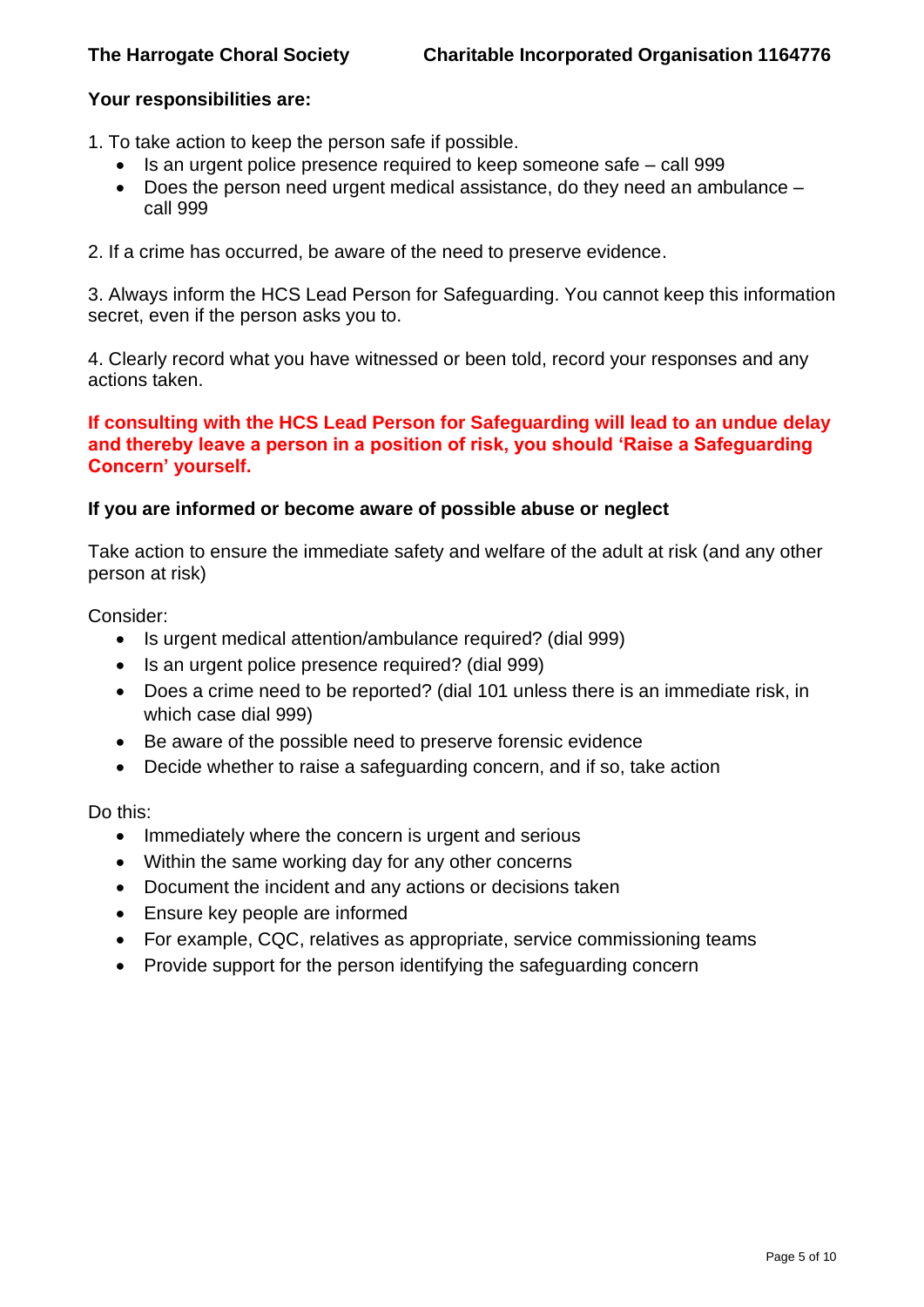#### **Raising a Safeguarding Concern**

This means reporting abuse to the local authority under the safeguarding adult's procedure. Anyone can raise a safeguarding concern, normally for HCS this will be carried out by the HCS Lead Person for Safeguarding.

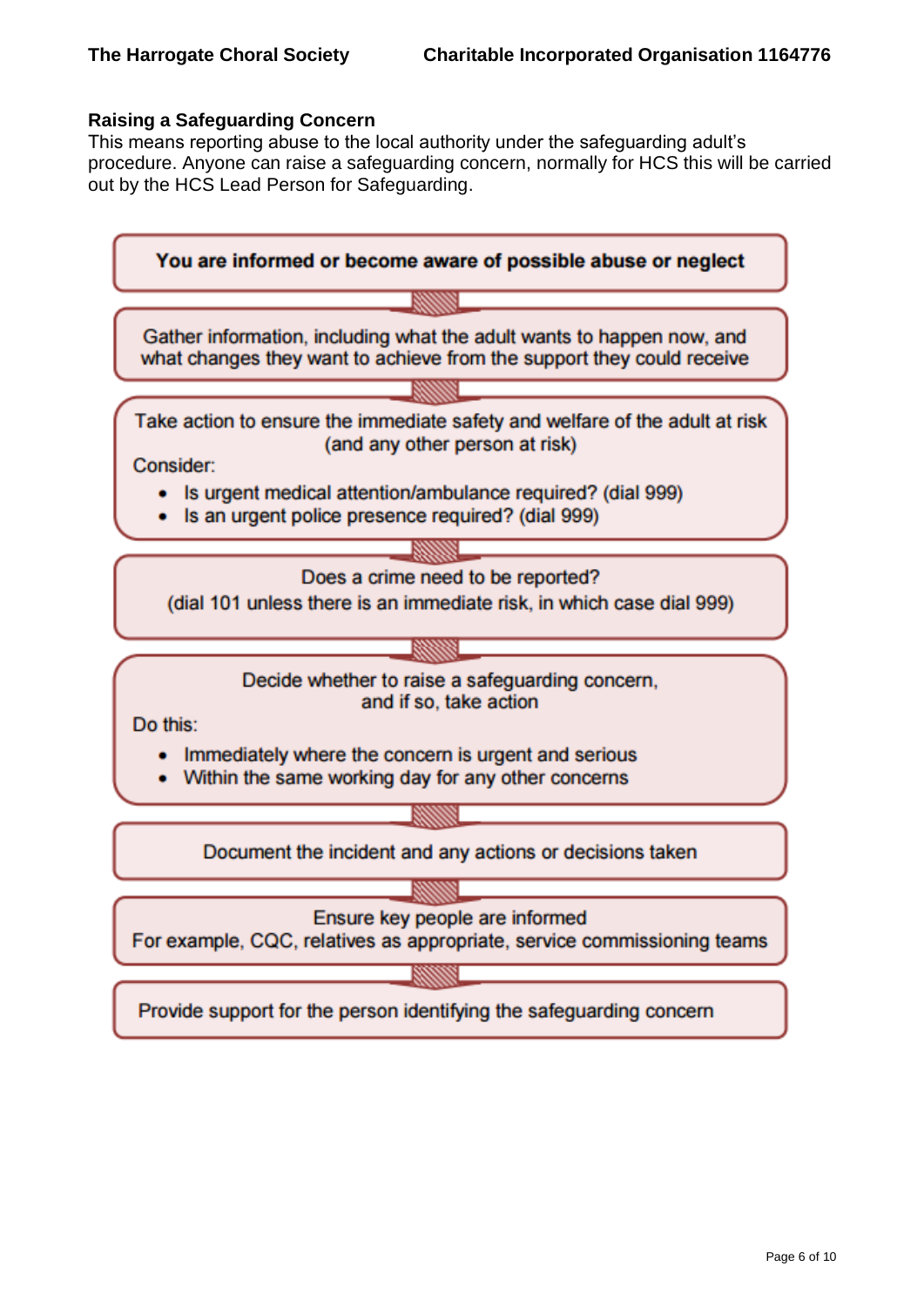## *APPENDIX A*

#### **Additional Guidance – Safeguarding Vulnerable Adults**

#### **A. Considering whether to Raise a Safeguarding Concern**

When deciding whether a safeguarding concern should be raised, consider the following key questions:

- 1. Is the person an 'adult at risk' as defined within this policy/procedure?
- 2. Is the person experiencing, or at risk of, abuse and neglect?
- 3. What is the nature and seriousness of the risks?

Consider:

- The person's individual circumstances
- The nature and extent of the concerns
- The length of time it has been occurring
- The impact of any incident
- The risk of repeated incidents for the person
- The risk of repeated incidents for others
- 4. What does the adult at risk want to happen now?

Wherever possible, consider what the adult at risk wants to happen next, what do they want to change about their situation, and what support do they want to achieve that. On some occasions, it may be necessary to raise a safeguarding concern even if this is contrary to the wishes of the adult at risk. Any such decision should be proportional to the risk, for example:

• It is in the public interest e.g. there is also a risk to other HCS personnel or the abuse has occurred on property owned or managed by an organisation with a responsibility to provide care

• The person lacks mental capacity to consent and it is in the person's best interests

• The person is subject to coercion or undue influence, to extent that they are unable to give consent

• It is in the person's vital interests (to prevent serious harm or distress or life threatening situations)

If you remain unsure whether to raise a safeguarding concern, you can:

- Contact the HCS Lead Person for Safeguarding for advice
- Seek advice from a Safeguarding Officer by contacting North Yorkshire County Council Customer Service Centre and asking to talk to a Safeguarding Officer by phone on 01609 780780 12
- Refer to the West Yorkshire and North Yorkshire Safeguarding Adult Policy and Procedures at [www.nypartnerships.org,uk/sab](http://www.nypartnerships.org,uk/sab) for further information and guidance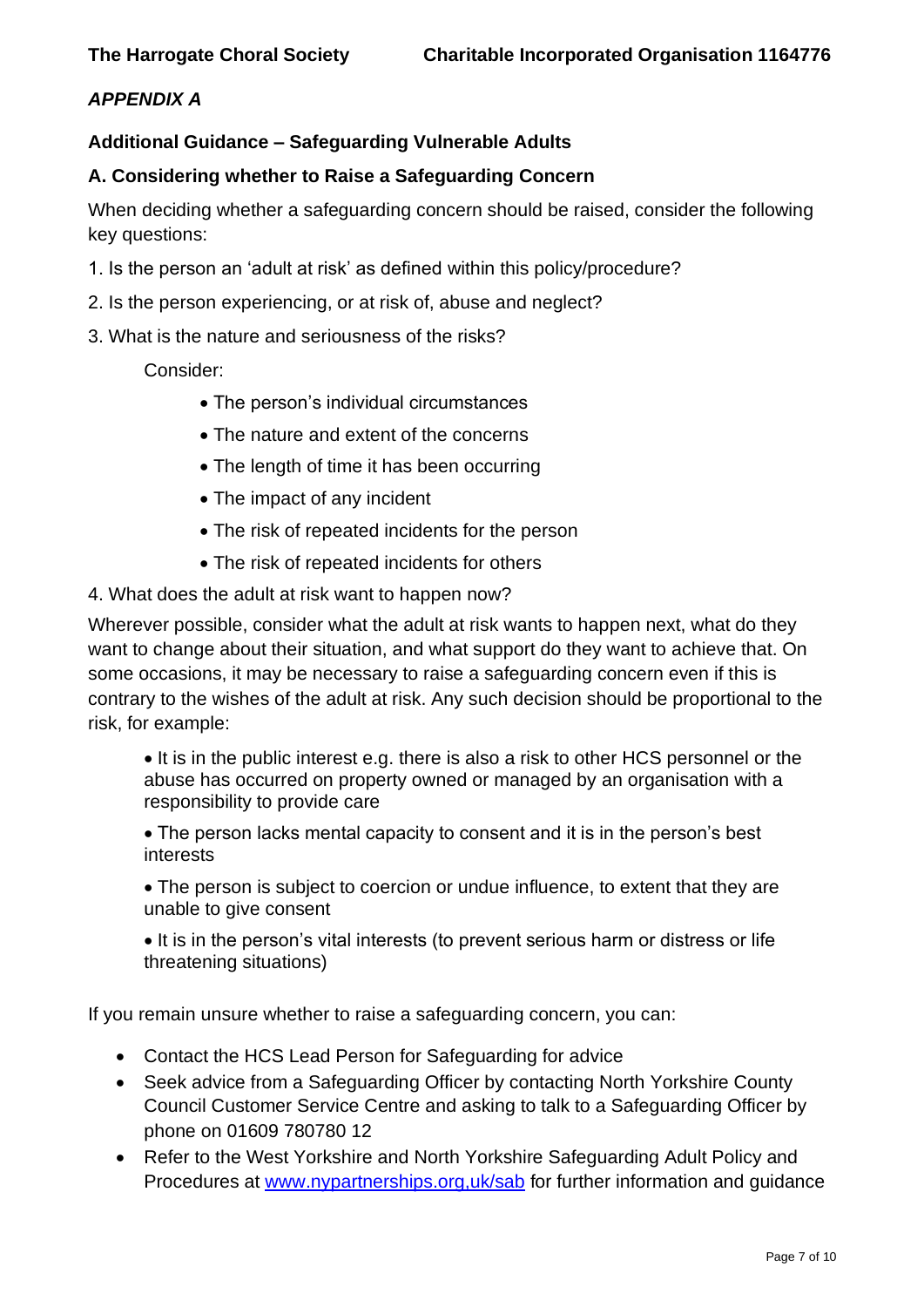## **B. Considering whether to report a concern to the police**

If a crime has been or may have been committed, seek the person's consent to report the matter immediately to the police. This will be in addition to raising a safeguarding concern with the local authority. If the person has mental capacity in relation to the decision and does not want a report made, this should be respected unless there are justifiable reasons to act contrary to their wishes, such as:

- the person is subject to coercion or undue influence, to the extent that they are unable to give consent, or
- there is an overriding public interest, such as where there is a risk to other people • it is in the person's vital interests (to prevent serious harm or distress or in life threatening situations) There should be clear reasons for overriding the wishes of a

person with the mental capacity to decide for themselves. A judgement will be needed that takes into account the particular circumstances. If the person does not have mental capacity in relation to this decision, a 'best interests' decision will need to be made in line with the Mental Capacity Act.

## **C. Preserving evidence**

If a crime has occurred, try to preserve evidence in case there is a criminal investigation.

- try not to disturb the scene, clothing or victim if at all possible secure the scene, for example, lock the door, if possible,
- preserve all containers, documents, locations, etc.
- evidence may be present even if you cannot actually see anything
- if in doubt, contact the police and ask for advice The police should be contacted for advice wherever required.

## **D. Who else to inform**

We would need to report to If you are a service provider and a safeguarding concern has been raised, notify your regulatory body and the authority that commissions your service for the adult at risk. You may also need to inform:

- relatives of the adult at risk according to their wishes, or in their 'best interests' where they lack the mental capacity to make this decision for themselves  $\bullet$  child protection services, if children are also at risk from harm
- the Charities Commission, if your service is a registered charity
- your line manager (and safeguarding adults lead if different) of your decisions and actions in line with this procedure
- staff delivering a service on a need-to-know basis so that they do not take actions that may prejudice an enquiry

## **E. Document the concern and any actions or decisions taken**

Ensure all actions and decisions are fully recorded. It is possible that your records may be required as part of an enquiry, be as clear and accurate as you can. Record the reasons for your decisions and any advice given to you in making these decisions. Ensure that appropriate records are maintained, including details of:

- the nature of the safeguarding concern/allegation
- the wishes and desired outcomes of the adult at risk
- the support and information provided to enable the adult at risk to make an informed decision
- assessments of Mental Capacity where indicated
- the decision of the organisation to raise a concern or not.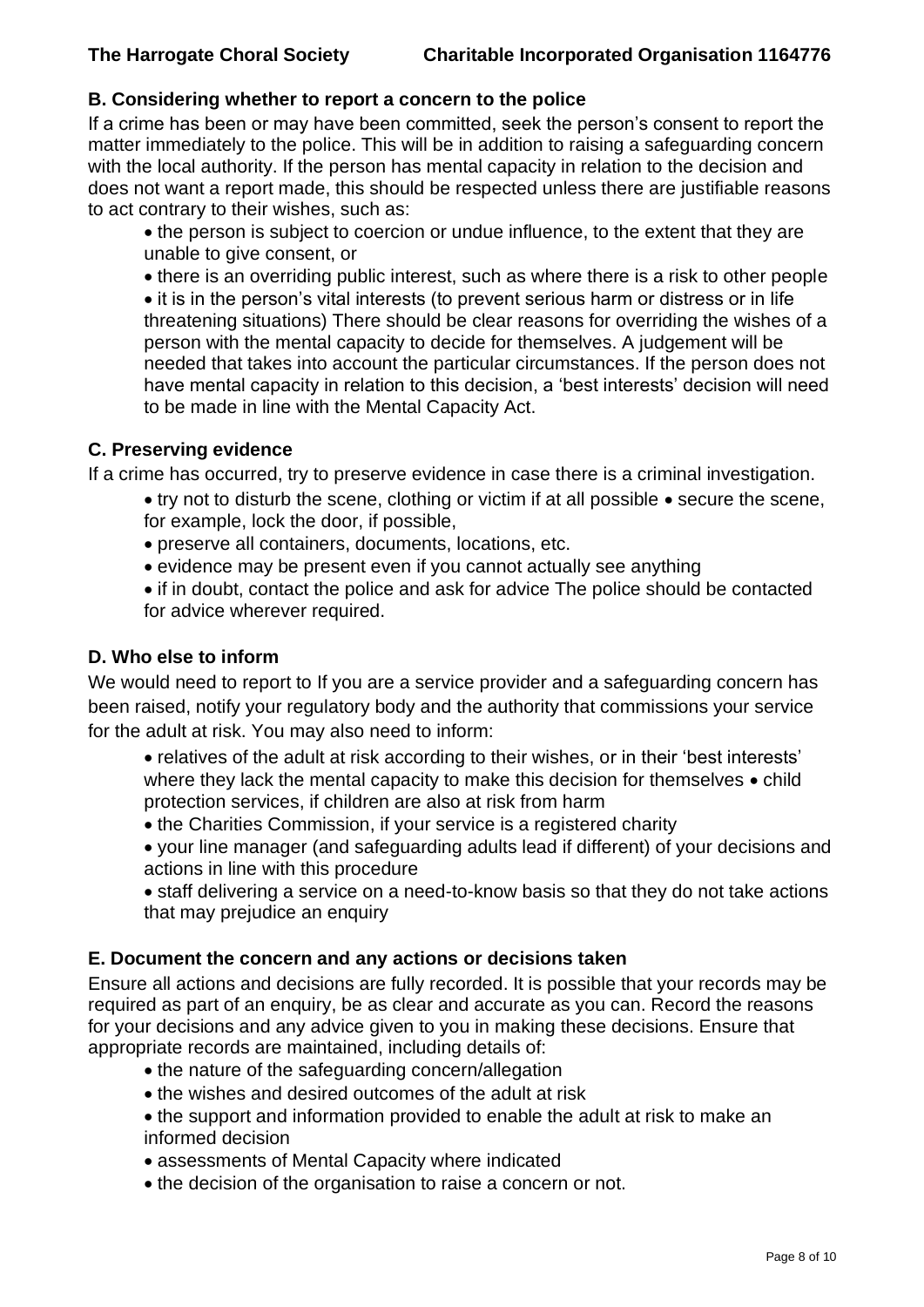## **F. How to make a Raise a Safeguarding Concern:**

To raise a safeguarding concern under the safeguarding adults procedures:

Contact: North Yorkshire County Council Customer Services: 01609 780780 (8am – 5:30pm Mon-Fri).

This number will be answered by the Emergency Duty Team outside these hours. The person you speak to will ask you for details about the allegation/concern. If you have reported the incident to the police, tell the person this as well.

Then complete the Safeguarding Adults: Inter-agency safeguarding adults concerns form; sometimes called the SA A Form. This can be found on [www.nypartnerships.org.uk/sab](http://www.nypartnerships.org.uk/sab)

You should send the completed form as a confidential document to: North Yorkshire County Council, Customer Services Centre, County Hall, 14 Racecourse Lane, Northallerton, North Yorkshire DL7 8AD. Fax number: 01609 532009

The form can also be e-mailed to social.care@northyorks.gov.uk or using the secure email address [social.care@northyorks.gcsx.gov.uk](mailto:social.care@northyorks.gcsx.gov.uk)

**REMEMBER: If you suspect that someone is being abused and they are in immediate danger you should ring the Police on 999. The safeguarding concern will be allocated to an appropriate team, who will then contact you to discuss the concerns further. Information should be provided to the individual. This could be about other sources of help or information that could enable them to decide what to do about their experience, enable them to recover from their experience and enable them to seek justice.**

Adult Social Care Customer Services: (8am – 5:30pm Mon-Fri) This number will be answered by the Emergency Duty Team outside these hours. Tel: 01609 780780

Contacting the police If the person is in imminent danger Tel: 999 (Emergency Service)

If you need to report a crime, but the person is not in imminent danger Tel: 101 (Non-Emergency Service)

To notify regulators: Care Quality Commission Tel: 03000 616161 Charities Commission Tel: 0300 065 2199

Notifying contracting/commissioning authority North Yorkshire County Council Social Care Contracting Unit Tel: (01609) 532641 Fax: (01609) 532025

Disclosure and Barring Service (DBS) Tel: 01325 953795 Whistleblowing advice services Mencap [www.mencap.org.uk/organisations/whistleblowinghelpline](http://www.mencap.org.uk/organisations/whistleblowinghelpline) Helpline: 08000 724 725 Care Quality Commission: [www.cqc.org.uk/contact-us](http://www.cqc.org.uk/contact-us) Tel: 03000 616161 Public Concern at Work [www.pcaw.org.uk](http://www.pcaw.org.uk/) Tel: 020 7404 6609 North Yorkshire Advocacy: [www.nyadvocacy.org](http://www.nyadvocacy.org/) 01609 778652